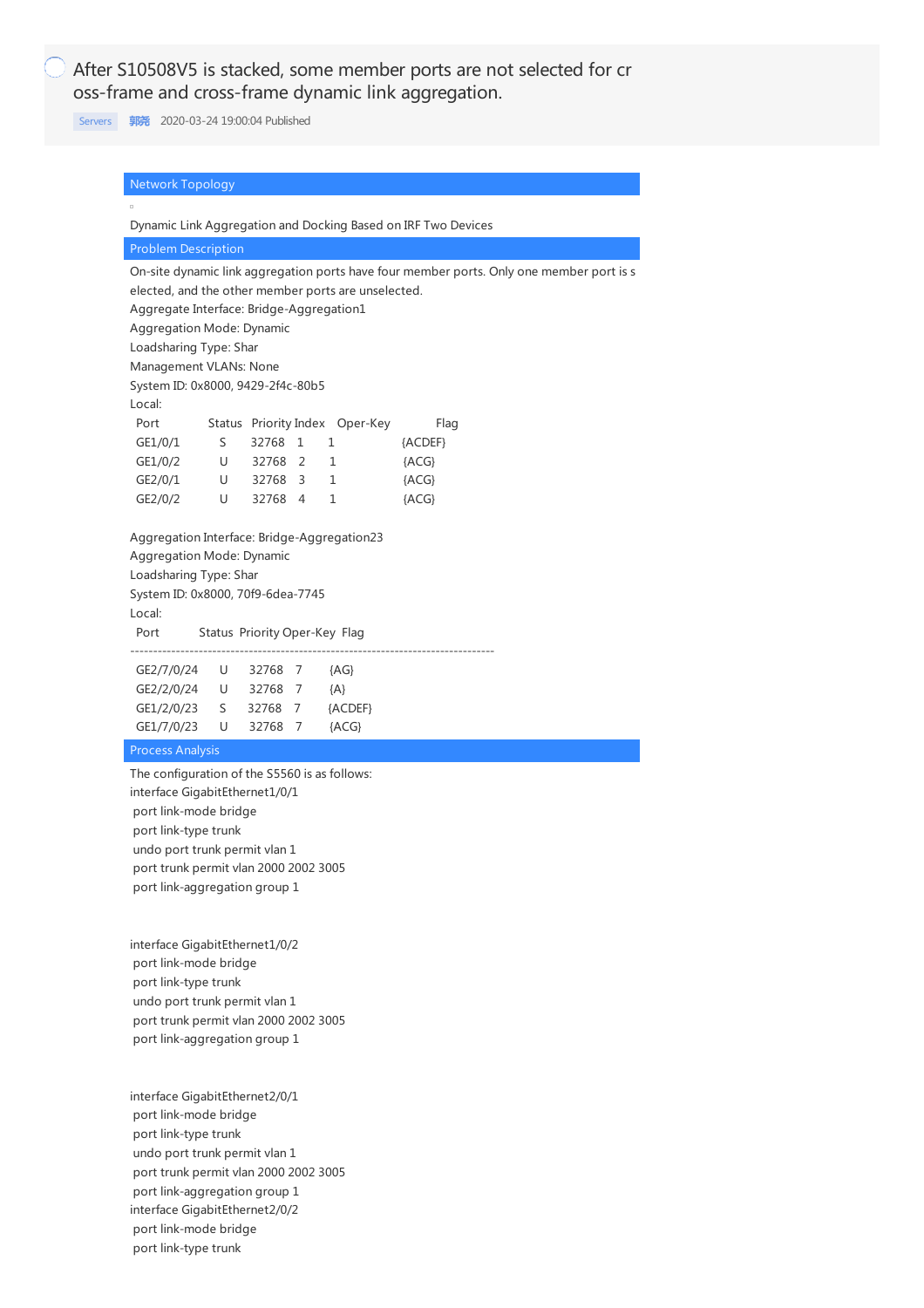undo port trunk permit vlan 1 port trunk permit vlan 2000 2002 3005 port link-aggregation group 1 Interface attribute class and protocol class configuration are the same, no problem View the interface situation: GigabitEthernet1/0/1 Current state: UP Line protocol state: UP GigabitEthernet1/0/2 Current state: UP Line protocol state: DOWN(LAGG) GigabitEthernet2/0/1 Current state: DOWN Line protocol state: DOWN(LAGG) GigabitEthernet2/0/2 Current state: DOWN Line protocol state: DOWN(LAGG) The unselected ports are down by the aggregation protocol, and there is a problem with th e peer aggregation. S10508 supports cross-frame and cross-device aggregation The S10508 configuration is as follows: interface GigabitEthernet1/2/0/23 port link-mode bridge port link-type trunk undo port trunk permit vlan 1 port trunk permit vlan 2000 2002 3005 mirroring-group 1 mirroring-port both port link-aggregation group 23

interface GigabitEthernet1/7/0/23 port link-mode bridge port link-type trunk port trunk permit vlan 1 2000 2002 mirroring-group 1 mirroring-port both port link-aggregation group 23

interface GigabitEthernet2/2/0/24 port link-mode bridge port link-type trunk port trunk permit vlan 1 2000 2002 3005 port link-aggregation group 23

interface GigabitEthernet2/7/0/24 port link-mode bridge port link-type trunk port trunk permit vlan 1 2000 2002 3005 port link-aggregation group 23

First, check the configuration of the aggregate interface and its member ports on the S5560 device. No abnormal conditions are found. When viewing the interface status, it is found that the unselected member interface is down by the aggregation protocol. This may be the uns elected member corresponding to the peer. The port is abnormal, the interface negotiation at both ends is abnormal, and the local interface is brought down by the aggregation protoc ol.

Check the configuration of the S10508 device. It is found that the configuration of the unsele cted member port is inconsistent with the reference port, and the aggregation member por t that is inconsistent with the configuration of the reference port attribute class cannot be th e selected port.

## **Solution**

1. The 10508 device is V5. It is recommended to aggregate member port default and then re join the aggregation group. Configure the attribute class under the aggregate interface to e nsure that the attribute class configuration of each member port is completely consistent 2. The attribute class configuration on the aggregate interface is automatically synchronized to the member port. The port configuration will be retained after the member port is remov